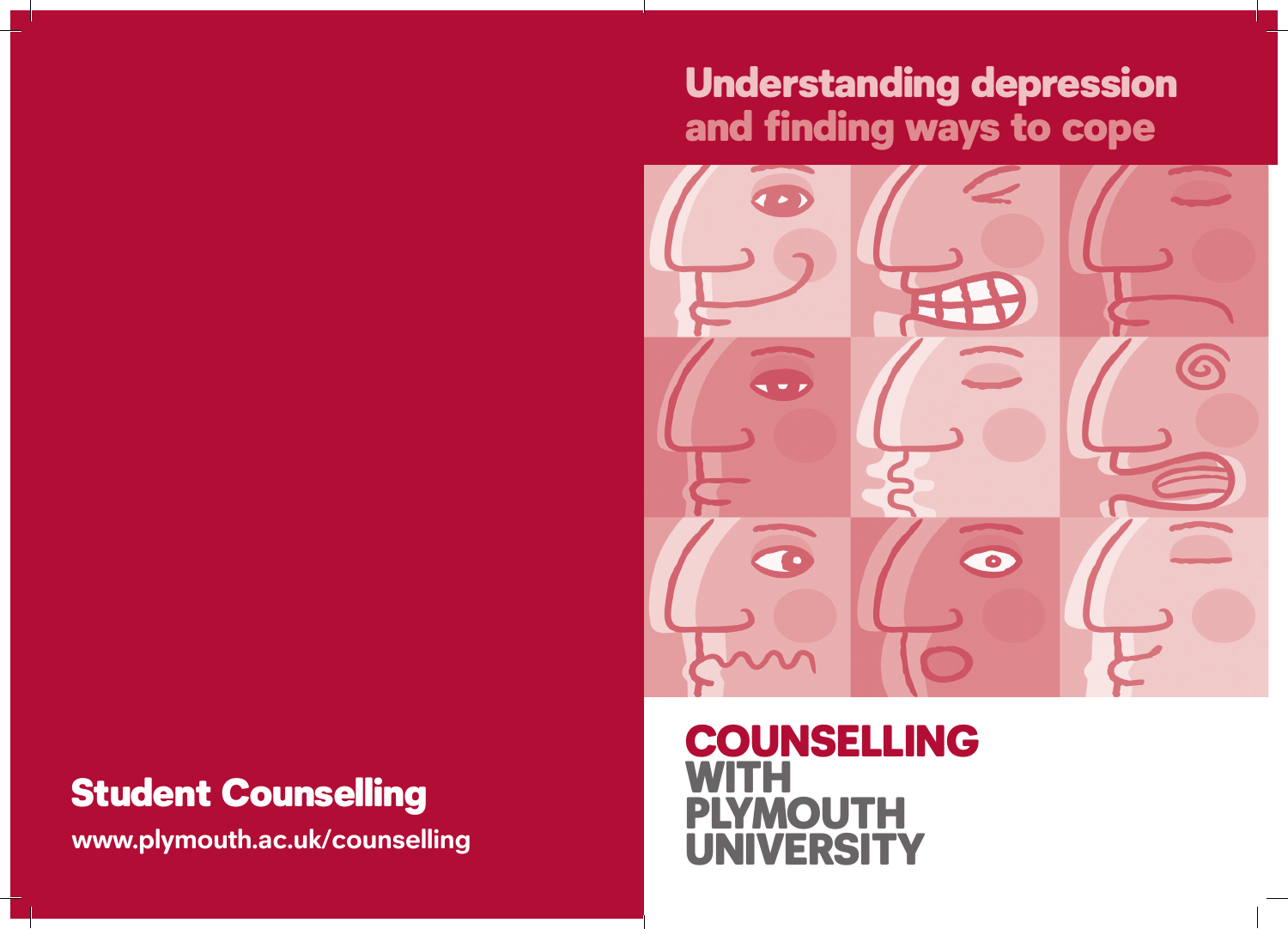#### **Depression**

Depression is a very common experience. Everyone feels fed up, sad or miserable sometimes. Whereas often the reason for this may be obvious  $-$  physical illness, a bereavement or loss, examination stress, worries over study deadlines, a disappointment over a relationship  $-$  it may be that we feel blue or moody without really knowing why.

 When depression is more severe than we expect, or goes on and on, we may need to seek help. This is particularly true when it starts to affect our studies, our relationships with friends, peers and family or if we begin to think that people may be better off without us.

More than one in six of us will experience depression at least once in our lifetime. It often goes undiagnosed.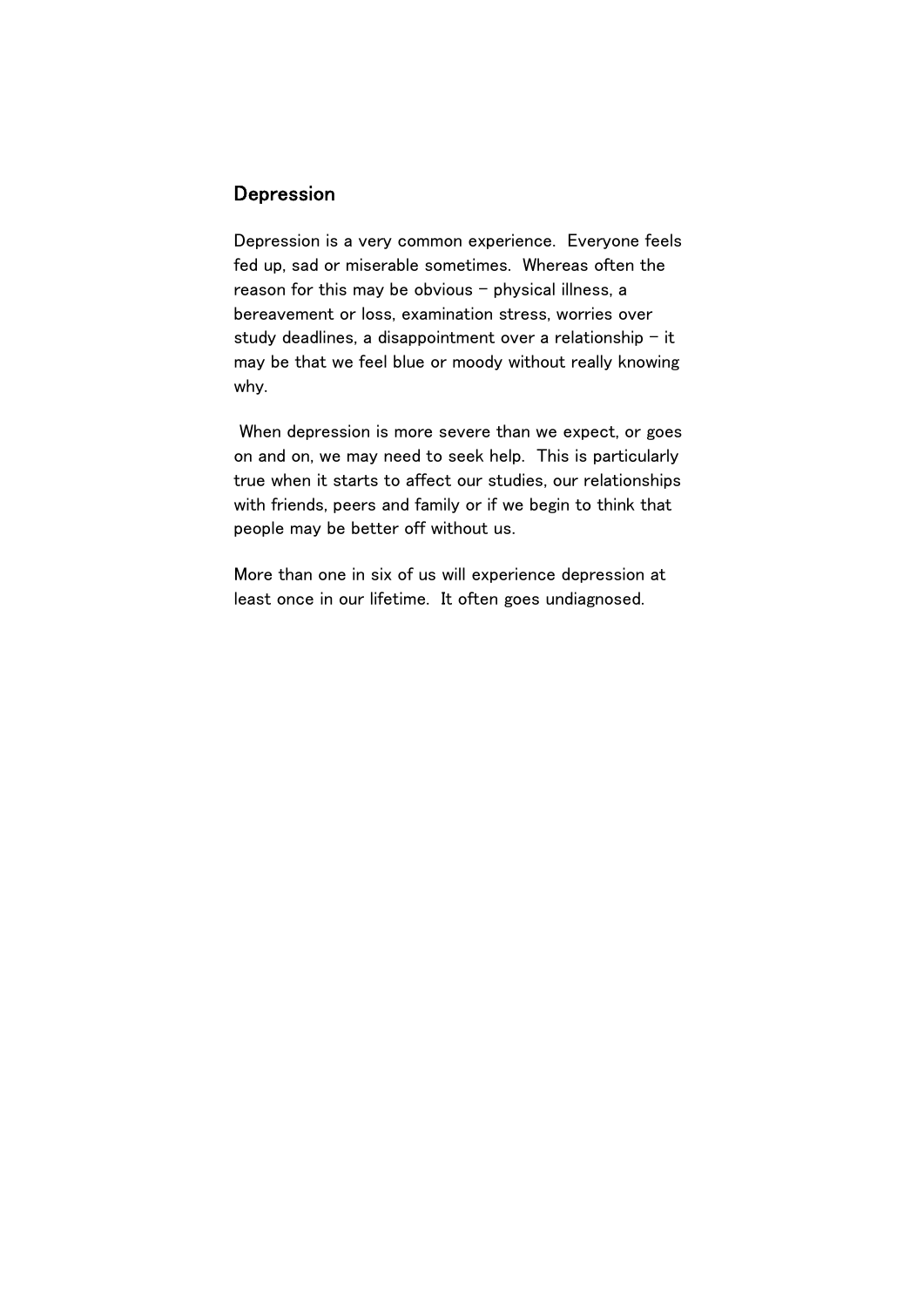#### Symptoms of Depression

If you have been experiencing a combination of some of the symptoms below over more than a couple of weeks then it would be wise for you to seek professional help:

- **I** loss of interest and enjoyment in life
- **finding it hard to concentrate or make decisions**
- lack of drive and motivation, making even simple tasks difficult
- **I** loss of energy and fatigue
- not eating properly and losing or gaining weight
- sleeplessness (insomnia) or early waking, or excessive sleeping (hypersomnia)
- $\blacksquare$  physical aches and pains with no physical cause
- increased use of tobacco, alcohol or other drugs
- lack of interest in sex
- **F** irritability or restlessness
- **Feelings of worthlessness or guilt**
- **distancing yourself from other people**
- **F** feeling numb and empty and taking a bleak pessimistic view of the future
- $\blacksquare$  thoughts of self-harm or suicide common in depression and a certain sign that help is needed

It is very common for depression to overlap with states of anxiety, stress and panic and there are a number of things you can do to help yourself as well as consulting a counsellor and/or GP.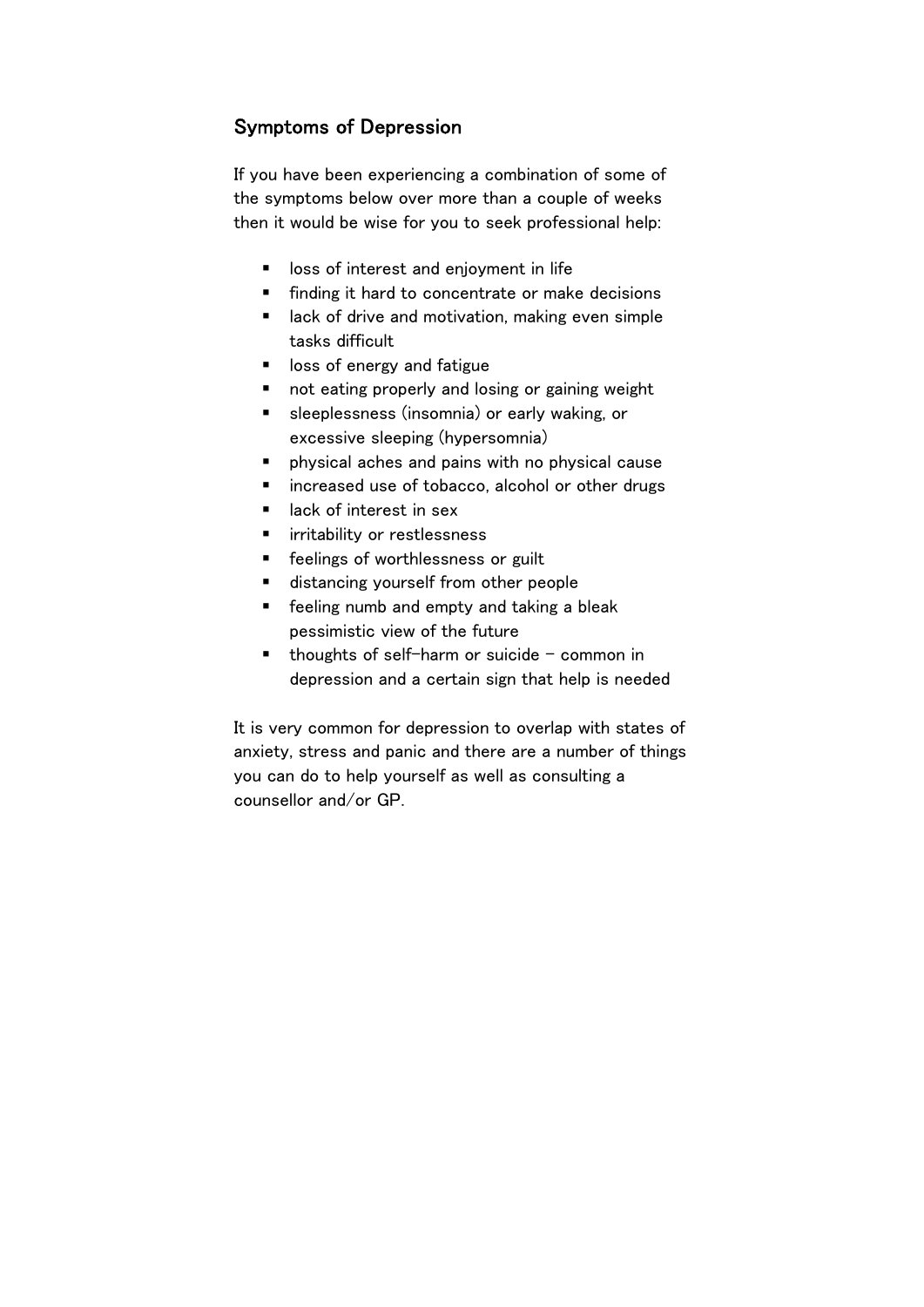#### Helping Yourself

Depression is characterized by negative thinking. It is hard work challenging negative thoughts at the best of times and when you are depressed these can seem so overwhelming that it is a real struggle. But it is not impossible, particularly with other people to help, and can be a most important part of getting 'back on track'. So can establishing a routine which includes constructive and physical activity: things that stimulate you and give you a sense of achievement, however small. You probably won't feel like doing these things but in the doing of them your mood may improve!

Talk to someone. Try telling someone how you feel, whether a friend, counsellor or doctor. You may have had some recent upset in your life which you need to share to cry over or get angry about. Or you may not know what exactly is troubling you right now: perhaps someone else can help you to puzzle it out.

Be kind to yourself. Try not to blame yourself for things you have said or done or not done, and thereby increase the sense of worthlessness which you may already have. In other words, do not add insult to injury by getting depressed about being depressed!

Remember that you are going through something which many people have suffered and that you will eventually come out of it, even if does not feel like it right now. You will probably emerge stronger and wiser for the experience!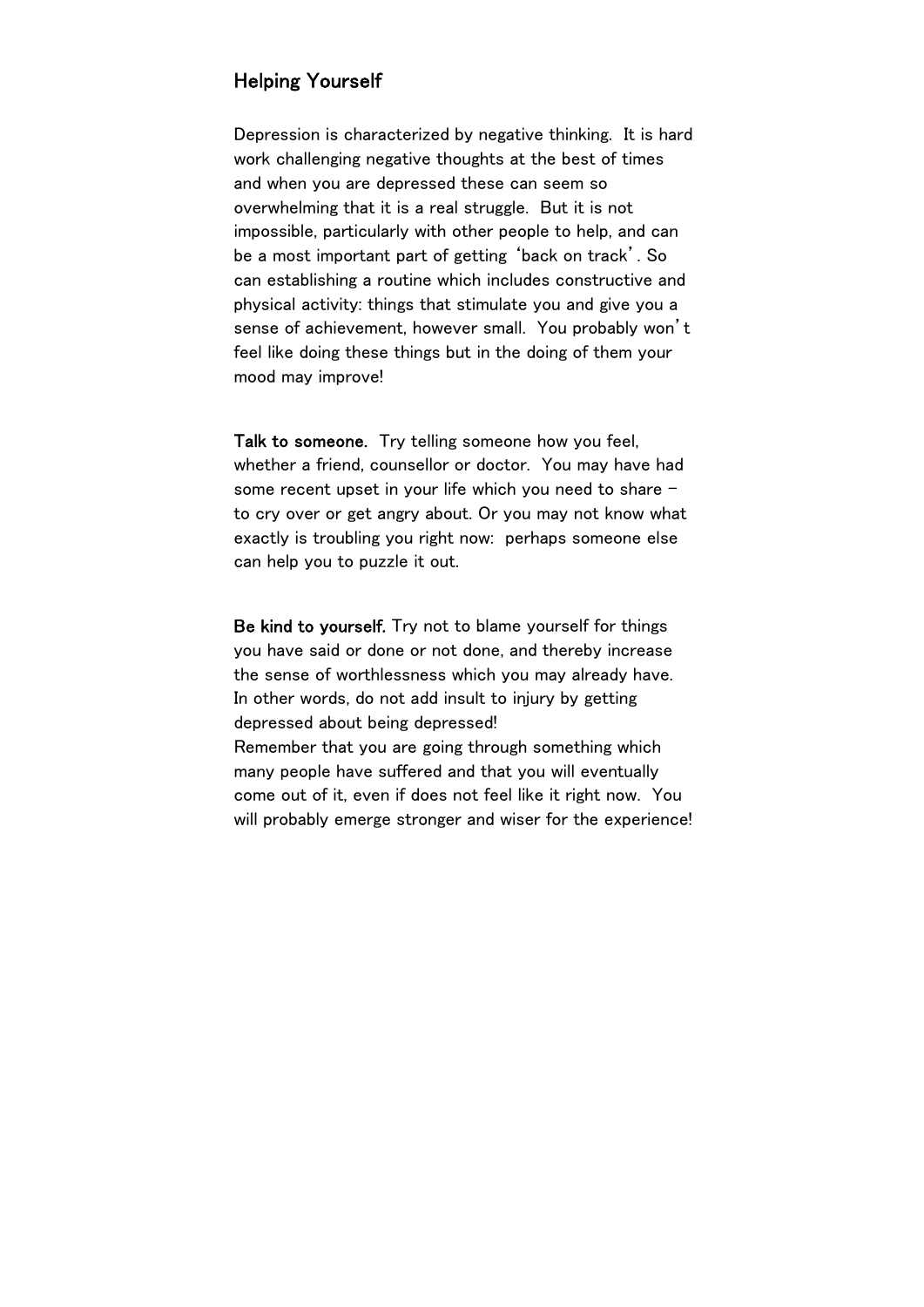Avoid or reduce stress. Think about managing your time, try to plan ahead so that you spread the load of tasks more evenly. Are you the sort of person who normally says 'yes' to everything? Can you delegate or simply accept that you may need help and that you just cannot do it right now?

Achieving something. If you are not able to work to your normal capacity, try to achieve something in a day however small. Set yourself realistic goals, bearing in mind any tendencies, for example, the morning may be your worst time of day. It may help to list some achievable goals (e.g. going to the library, shopping for your supper, reading one chapter of a textbook) and aim to do at least two. At the end of the day, give yourself credit for the things you have achieved  $-$  do not berate yourself for the things you have not done! Take one day at a time.

Diet and exercise. Try to eat a good balanced diet with plenty of fresh fruit and vegetables, even if you do not feel like it. It will not help to take refuge in alcohol or drugs. Relief afforded by alcohol is only temporary  $-$  it actually depresses mood and is only likely to exacerbate your problems. Do get out of doors for a walk or take some other form of exercise. This will help you to keep fit, take your mind off feelings or thoughts which may be going round in your head, and help you to sleep better. Twenty minutes a day of physical activity can help stimulate endorphins – chemicals in the brain which make you feel better.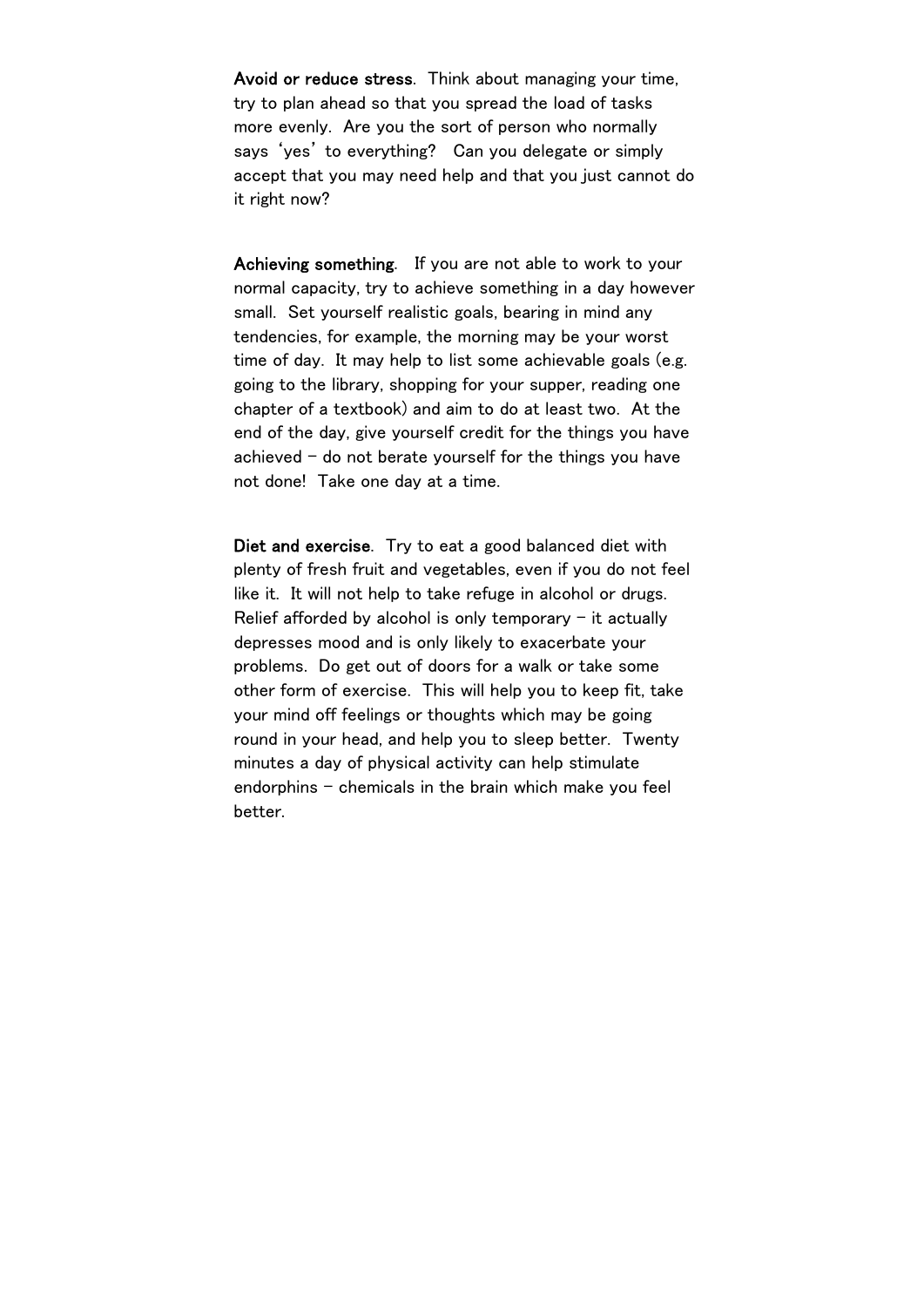Relaxation techniques. There are a variety of relaxation techniques and tapes available. Ask for one of our selfhelp leaflets or CDs on relaxation. If you are not sleeping well try not to lie there worrying about it  $-$  get up and do something you find relaxing (reading, listening to radio, television?)

Keep to a regular pattern of waking or sleeping whether you are tired or not, resist the temptation to catch up on a bad night during the day. Milky drinks and relaxation before bedtime might help  $-$  coffee, tea or a lot of alcohol will not.

Relating to others. If you are feeling low yourself, it can be hard to relate to others. Unfortunately, what we 'give out' is sometimes what we get back from other people. In the long run it doesn't help if you vent your anger on the wrong person. If you can be agreeable to others (which does not mean having to repress all your feelings!) you are far more likely to get a positive response.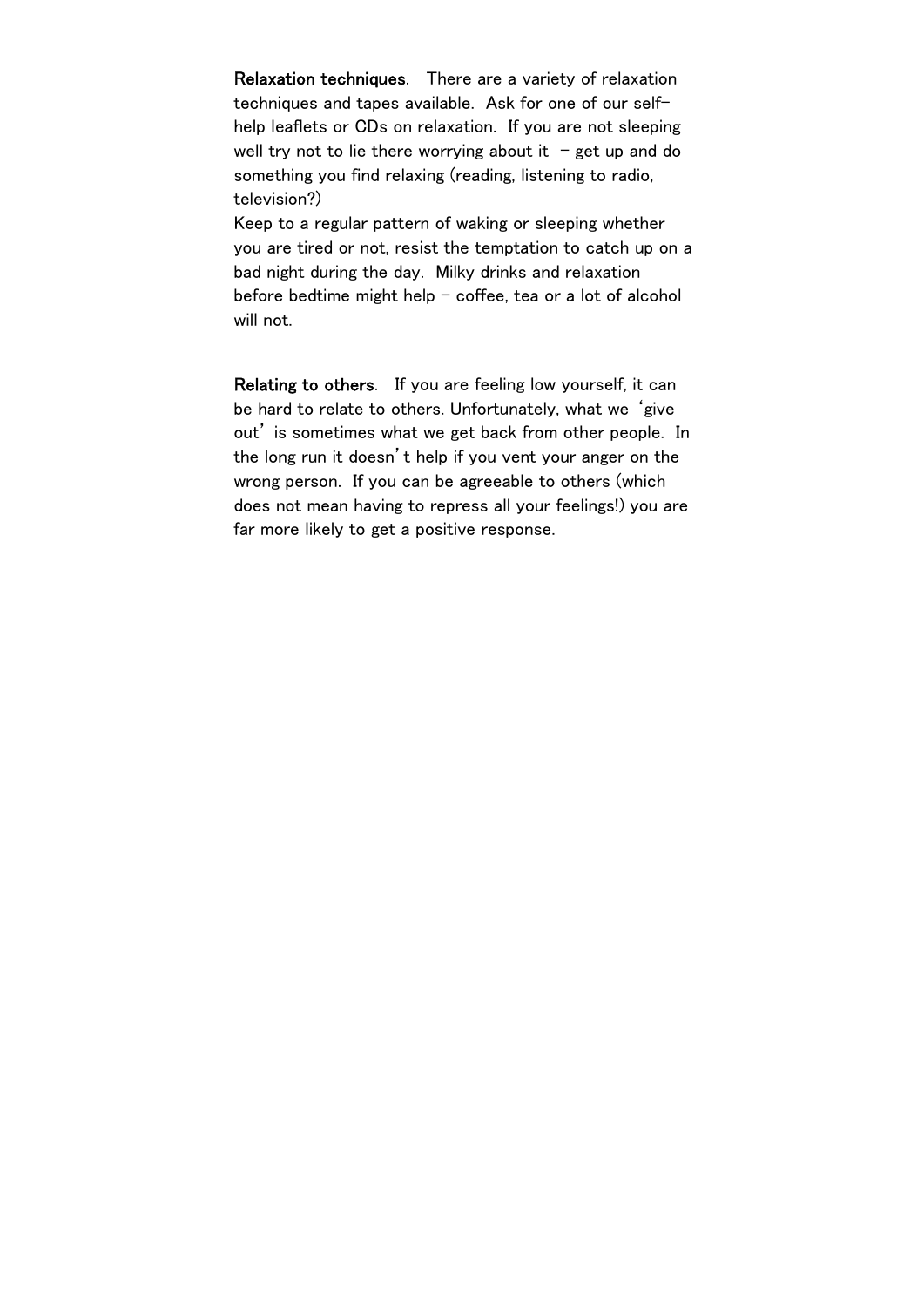#### Consulting your GP

If your depression is severe or goes on a long time your GP may prescribe medication to alleviate symptoms such as anxiety or sleeplessness. There are also certain specific forms of depression such as seasonal affective disorder (SAD), postnatal depression or manic depression (bipolar disorder) which a doctor can help diagnose and treat.

Concerns you have about antidepressants and other medication should always be addressed with your doctor. Antidepressants do not normally take effect immediately and you may have to wait a couple of weeks before noticing real results. Remember that medication is not a substitute for talking about your feelings of depression or exploring its possible causes.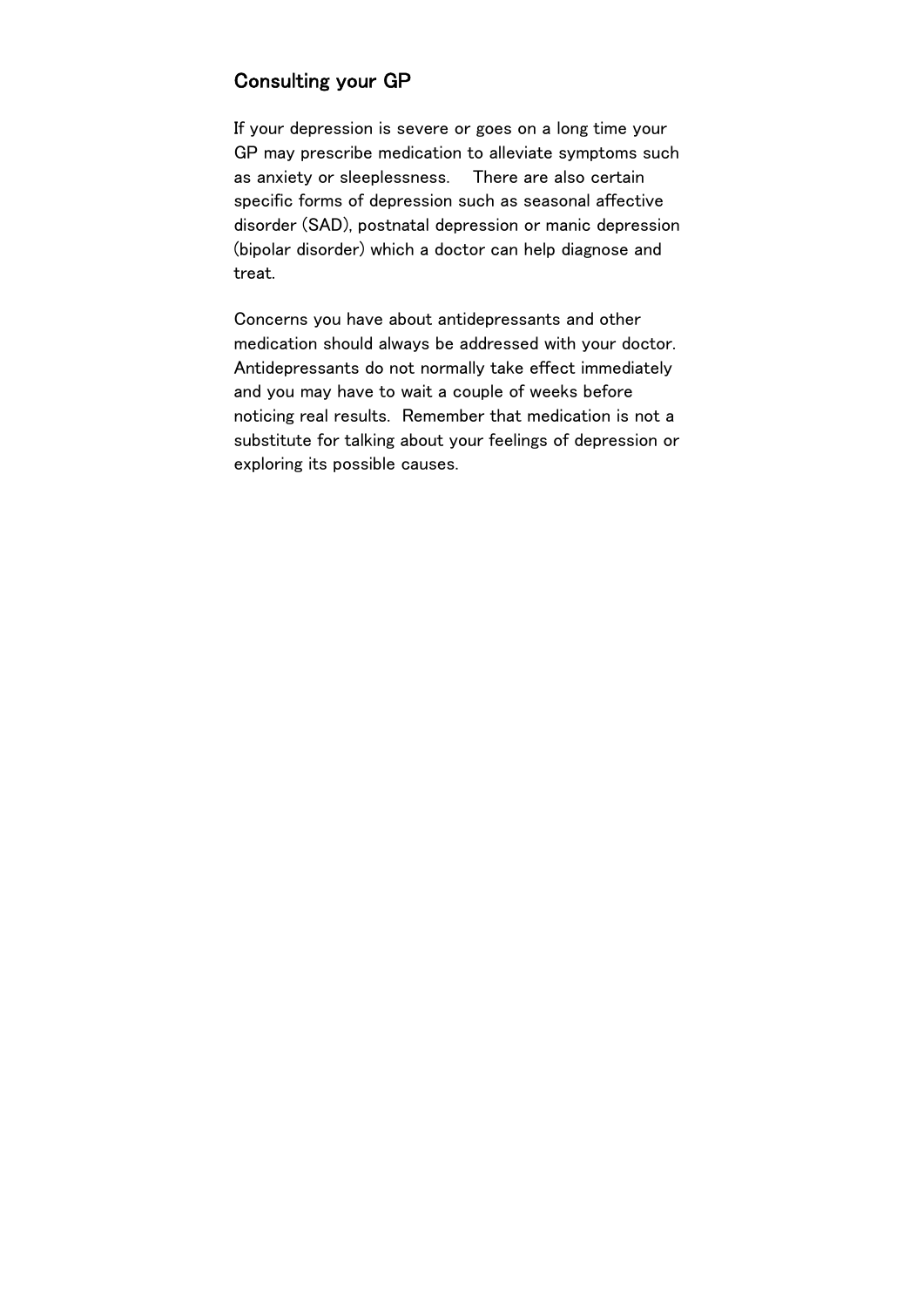### Further Reading

Atkinson, S. (1993) Climbing out of depression. Oxford: Lion. Gilbert, P. (2000) Overcoming depression: a self-help guide using cognitive behavioural techniques. London: Constable. Johnstone, M (2007) I had a black dog. London: Robinson.

Rowe, D. (2003) Depression: The way out of your prison.  $3^{rd}$  ed. London: Routledge.

The Samaritans (1996) *Dealing with depression*. Vermillion. Williams, C. (2001) Overcoming depression and low mood: a five areas approach. London: Hodder Arnold.

#### **Websites**

Additional information on depression can also be found at:

www.studentdepression.org

and

www.depressionalliance.org

Further sources of self-help leaflets on a variety of topics can be found on the web at:

www.mind.org.uk/Information/Factsheets www.rcpsych.ac.uk/mentalhealthinformation.aspx www.student.counselling.co.uk/guide.html